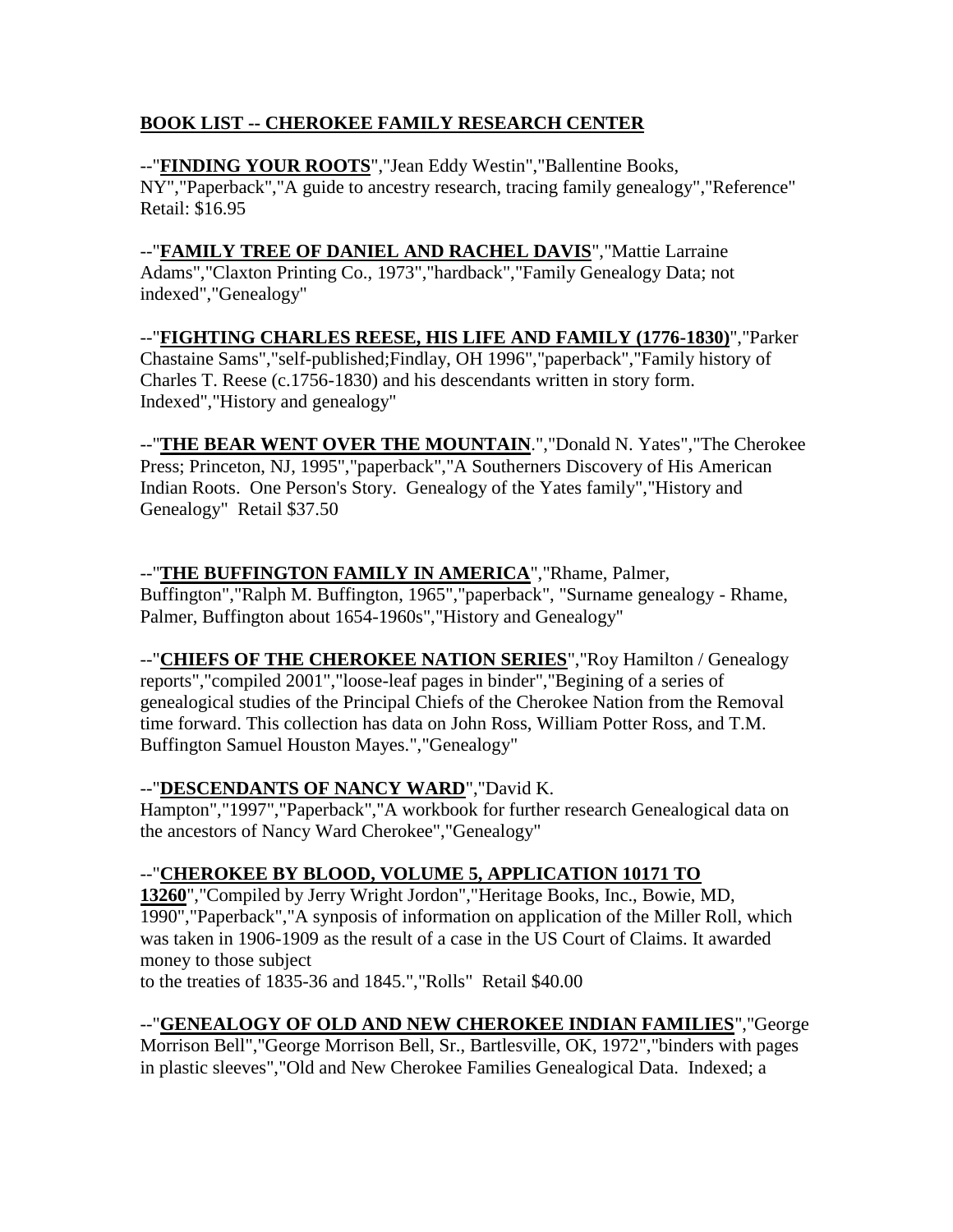genealogy of Mr. Bells family, which includes several prominent mixed blood Cherokee families; separate index","Genealogy"

--"**THOSE WHO CRIED - The 16,000"**,"James W. Tyner","Chi-Ga-U Publishing Co., 1974","Binder with pp in plastic sleeves","An official Cherokee census conducted in 1835. Gives only the names of the heads of households; lists only the numbers of members of the households, including slaves.","Rolls"

--"**CHEROKEE HISTORY MISCELLANEOUS**","Chronicles of Oklahoma -- reprint data","not a published work in whole","Copies in plastic sleeves, in binder","Discussion and material information on Detachments in Removal; AR, NC, OK Cherokee. Chronicles of Oklahoma -- reprint data.","History"

--"**EMIGRANT ROLL. (1817-1838)**","transcribed by Jack Baker","Baker Publishing Co., Oklahoma City, OK","was paperback; pp now in plastic sleeves in binder","EMIGRANT ROLL. (1817-1838) AL, GA, TN and NC. Voluntarily enrolled to emigrate, they were known as the OLD SETTLERS.","Genealogy"

--"INDEX TO THE OLD SETTLER ROLL.","13."

--"**CHEROKEE DRENNEN ROLL OF 1851**","Transcribed and Indexed by Marybelle W. Chase","ARC Press of Cane Hill; Lincoln, AR, 1994","Binder and paperback","First Cherokee census after the Removal to Indian Territory (a companion census of the Cherokee still living in the area of the old Cherokee, east was taken the same year - called the Chapman Roll.","Rolls" Retail \$30.00

--"**1924 BAKER ROLL**","Cherokee Roots Publication - Bob

Blankenship","1924","spiral bound paper back","1924 BAKER ROLL. Final Roll of the Eastern Band of Cherokee, NC. - Alphabetical Index; application information; those who applied, but did not qualify","Rolls" Retail \$40.00

--"**1898 DAWES ROLL PLUS**","Bob Blankenship","Cherokee Roots

Publication","spiral bound paper back book","Compilation of Dawes enrollees crossreferenced with those who were also on the Miller Roll, where they lived, ages in 1902, Census Card numbers, enrollment numbers, Miller application numbers, and enrollment numbers.","Rolls"

Retail \$30.00

--"**FAMILY GENEALOGIES IN THE CHEROKEE NATION AND BEYOND and The Maxwell Story**","Roy Hamilton and Mary Ruth Maxwell","Self-published","Looseleaf binder","Partial genealogies for the following families: Maxwell, Emory,Buffington,","History and genealogy"

--"**OLD CHEROKEE FAMILIES - VOLUMES 1 AND 2**","Emmett Starr, Baker and Hampton","1988",,"Genealogies of several mixed-blood Cherokee families who were prominent in early Cherokee written history","History and genealogy"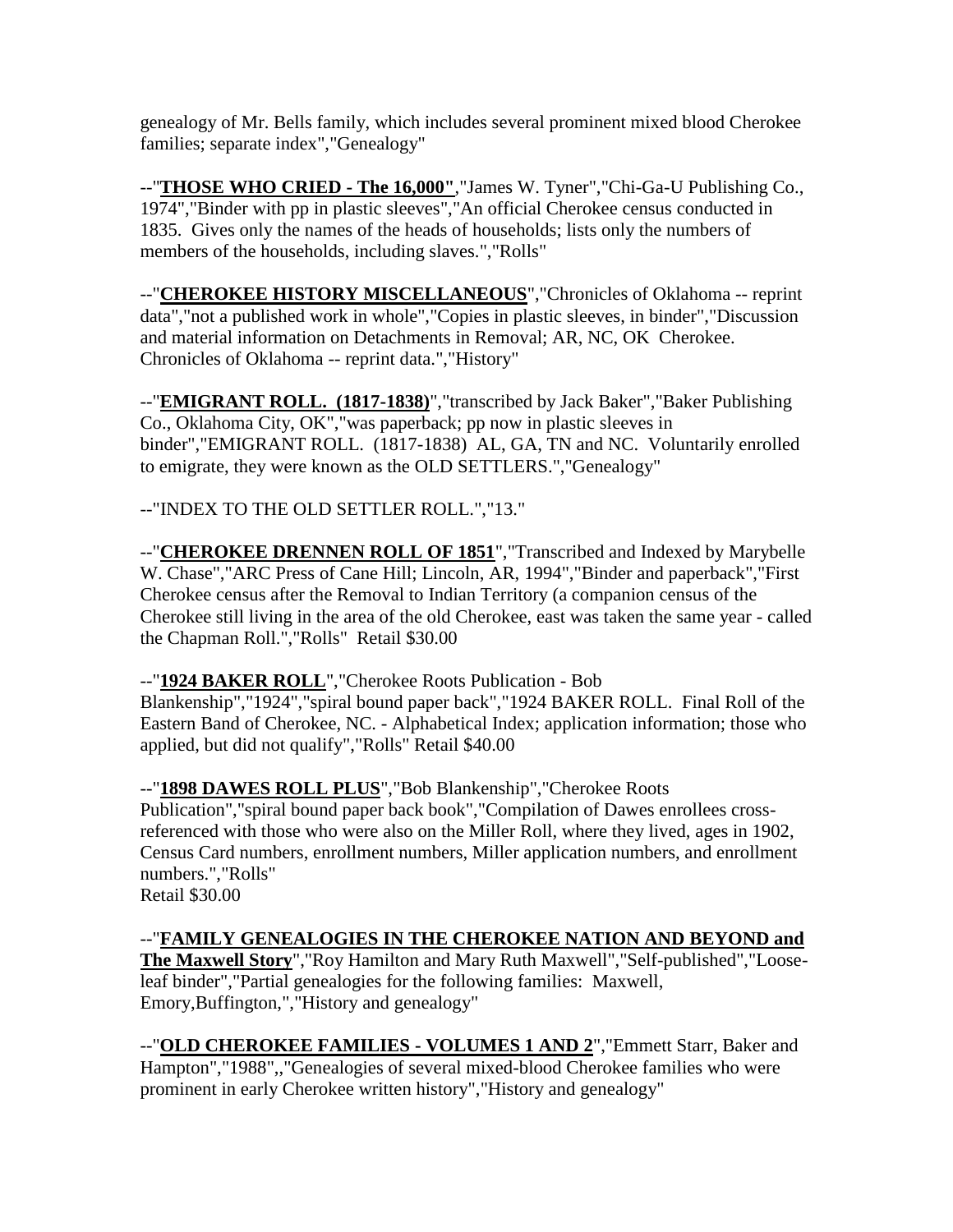--"**DAWES ROLL VOLUMES 1 AND 2","N/A**",,"pages in plastic sleeves in binder","Index to the Final Rolls, Citizens and Freedmen of the Five Civilized Tribes Dawes Roll",

--"CHEROKEE BY BLOOD, VOLUME 3, APPLICATIONS 4201 to 7250","Comiled by Jerry Wright Jordon","Heritage Books, Inc., Bowie MD, 1988","Paperbook","A synposis of information on application of the Miller Roll, which was taken in 1906-1909 as the result of a case in the US Court of Claims. It awarded money to those subject to the treaties of 1835-36 and 1845.","Rolls" Retail \$40.00

--"CHEROKEE ROOTS, VOLUME 1 AND 2"," Compiled by Bob Blankenship","Cherokee Roots Publication, 1992","paperback","A listing of names on Cherokee rolls - Volume One: rolls taken of the Eastern Band; Volume Two - rolls taken of the Cherokee Nation; Guion Miller Roll listing in both volumes.","Reference" Retail \$48.00

--"CHEROKEE BY BLOOD, VOLUME 6, APPLICATIONS 13261 - 16745","Compiled by Jerry Wright Jordon","Heritage Books, Inc., Bowie, MD, 1990","Paperback","A synposis of information on application of the Miller Roll, which was taken in 19061909 as the result of a case in the US Court of Claims. It awarded money to those subject to the treaties of 1835-36 and 1845.","Rolls" Retail \$40.00

--"CHEROKEE BY BLOOD, VOLUME 1, APPLICATIONS 1 to 1550","Compiled by Jerry Wright Jordan","Heritage Books, Inc., Bowie, MD 1987","Paperback","A synposis of information on application of the Miller Roll, which was taken in 1906 - 1909 as the result of a case in the US Court of Claims. It awarded money to those subject to the treaties of 1835-36 and 1845.","Rolls" Retail \$40.00

--"STILWELL ~ THE FIRST ONE HUNDRED YEARS","Lucy Jane Makoskie","City of Stilwell, 1997","paperback","A brief history of the county seat of Adair Co., Oklahoma. Celebrating the city's centennial.","History and genealogy"

--"HISTORY OF ADAIR COUNTY","Historical Societies of Adair County, OK","1991 First Edition (second printing)","hardback","The history is given about Adair county, using many pictures and family stories and histories.","History and genealogy" Retail \$50.00

--"HISTORICAL ATLAS OF ARKANSAS","Gerald T. Hanson and Carl H. Moneyhon","University of Oklahoma Press, 1989","hardback","Maps, statistical data and geography - Arkansas","Reference" Retail \$24.95

--"UNIVERSAL WORLD ATLAS","C.S. Hammond and Co., 1964",,"Hardbound","Maps, pictures, and basic information on countries of the world","Reference"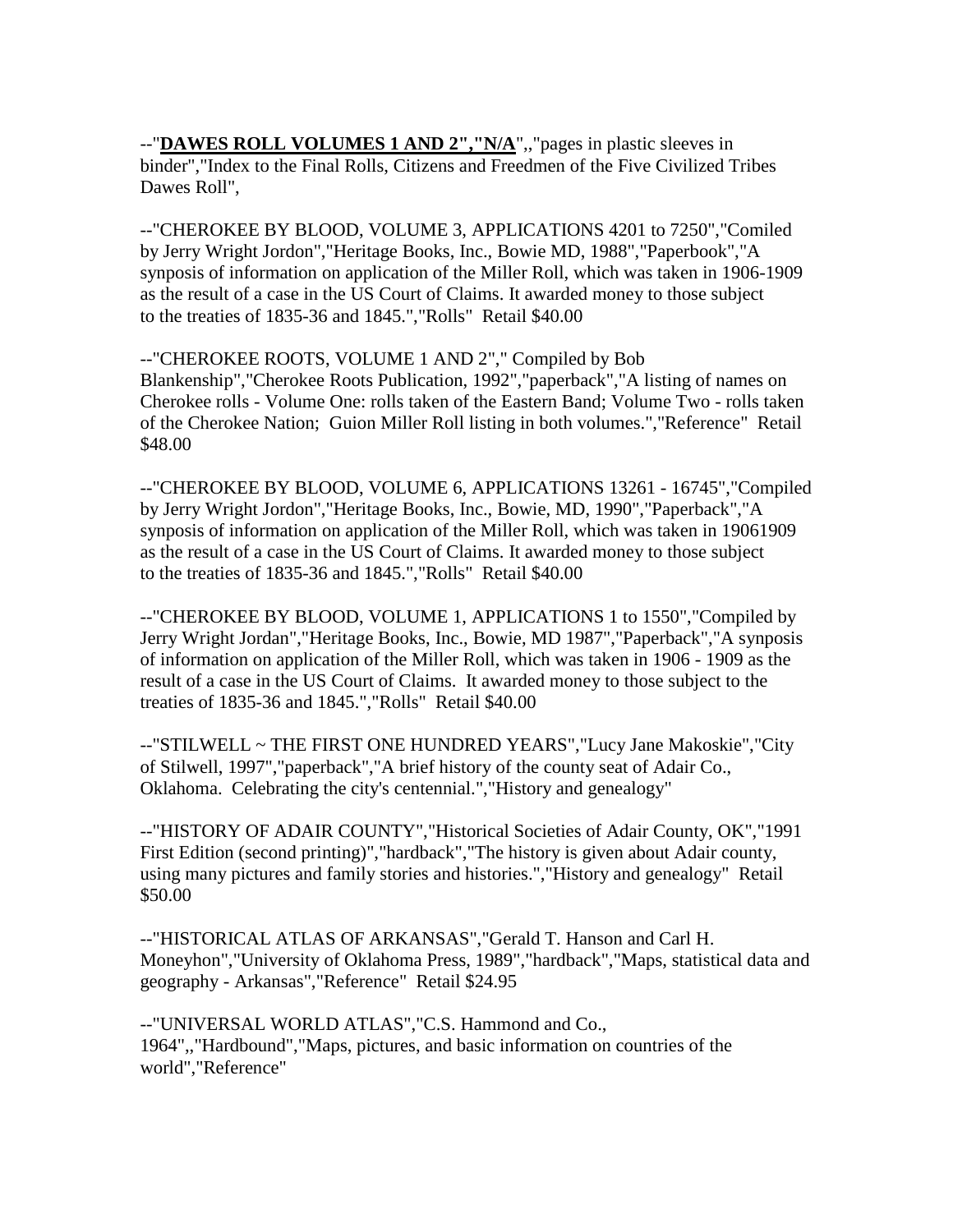--"A GUIDE TO CHEROKEE DOCUMENTS IN THE NORTHEASTERN UNITED STATES","Paul Kutsche","Scarecrow Press, 1986","Hardback","Gives various documents, published and unpublished concerning the Cherokees in twenty public and private libraries in the NE US and one in CO Springs.","Reference" Retail \$87.00

--"JOHN ROSS, CHEROKEE CHIEF","Gary Evan Moulton","Docteral Disertation, Oklahoma State University, 1970","hardback","History of Cherokee Chief John Ross","History" Retail \$17.95

--"HISTORICAL ATLAS OF KANSAS","Homer E. Socolofsky and Huber Self","University of Oklahoma Press,1972","Paperback","Maps - Historical Information - Kansas","Reference" Retail \$24.95

--"CHEROKEE BLOOD, VOLUME 1","Shirley Hoskins","Self-Published, Chattanooga, TN 37422","Paperback","Cherokee Genealogy based on records of the US Court of Claims (Applications for the Miller Roll- 1906 - 1909","Rolls" Retail \$30.00

--"FAMILY NOTES - PIONEER CALIFORNIA FAMILIES","Compiled by J. Daniel Mahar","Self-published, 1998","Spiral-bound paperback","Genealogical data and related supporting documents on the titled families -BIGGS, KING, SEE, CHISHOLM, MEE, BURNS, GOOCH.","History and genealogy"

--"DECENDANTS OF NANCY WARD, Beloved Woman of the Cherokee","David K. Hampton", "1975", "DECENDANTS OF NANCY WARD, Beloved Woman of the Cherokee","Genealogy"

--"PIONEER PROFILES OKLAHOMA 1907 ~ 1982","Washington County, Ok, Historical Society, Ruby Cranor, Editor","1982",,"PIONEER PROFILES OKLAHOMA  $1907 \sim 1982$ .

Stories from Washington County, Ok, Historical Society 75th OK state celebration.","History and genealogy"

--"OUR CHISHOLM LEGACY","William Otway Breedlove, III","Self-published, Las Cruses, NM, 2000","Loose-leaf in manila binder4","A family genealogy report.","History and genealogy"

--"THE GENEALOGY OF JOHN SUTTON, SR. OF COCKE COUNTY, TENNESSEE AND IRON COUNTY, MISSOURI","Russell and Mary Jo Sutton","Brady Press, Inc., Davenport, IO, 1997","Hardback","Genealogical information of the John Sutton family. Brief history is included. Indexed.","History and Genealogy"

--"HISTORICAL ATLAS OF MISSOURI","Milton D. Rafferty","University of Oklahoma Press, 1982","paperback","Maps, state data on Missouri","Reference" Retail \$29.95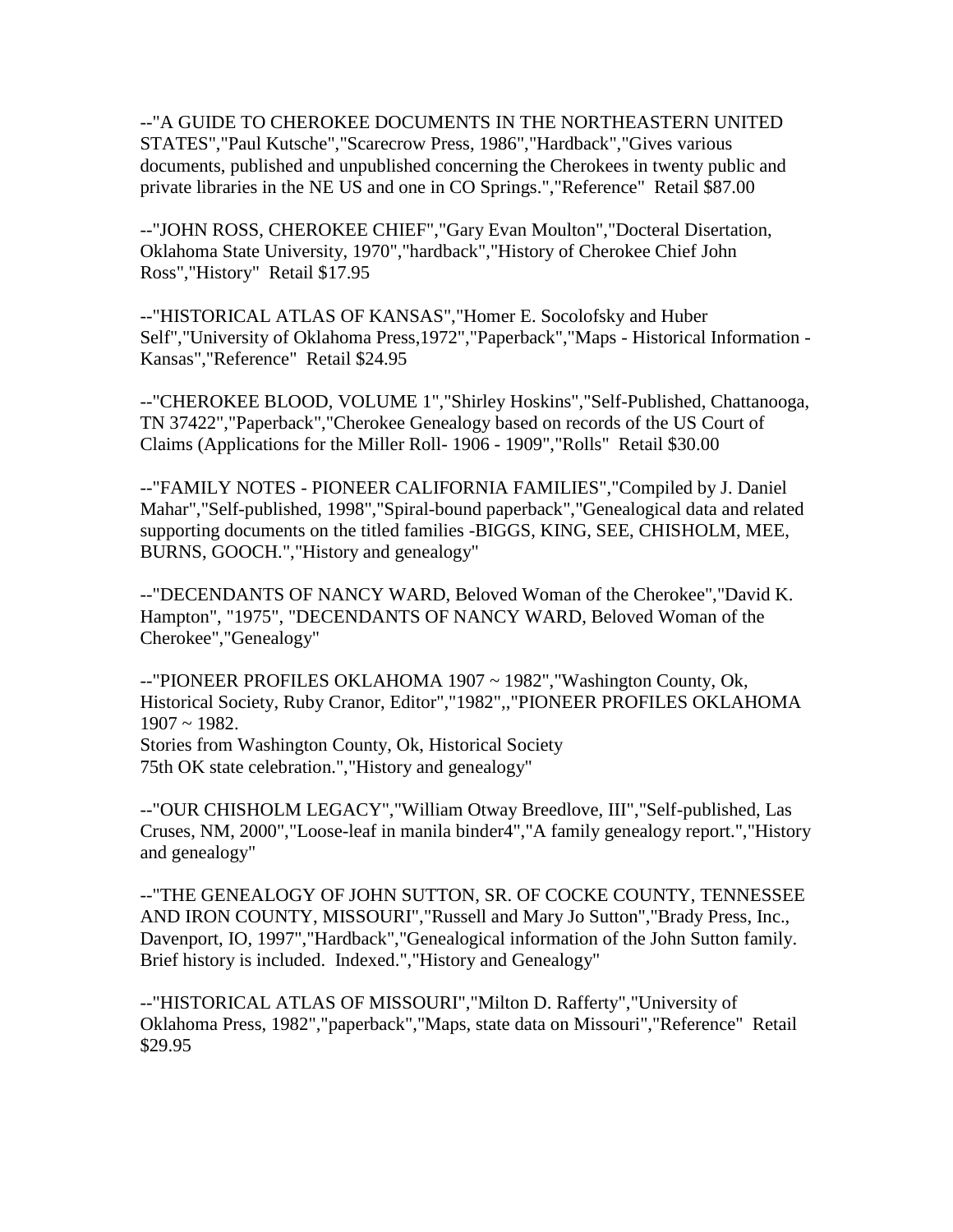--"STATE OF TENNESSEE - Blair -vs- Gardenhire and Pathkiller 1820","Transcribed copy of Testimony of the Court Case Pathkiller - Blair Ferry Case","Nonpublished","paperback, spiral bound copy; one copy in binder","STATE OF TENNESSEE. Blair -vs- Gardenhire and Pathkiller. August 10, 1820 A case report and/or study.","History"

--"INDIAN LORE - WOMEN OF THE FIVE CIVILIZED TRIBES - A Program for Girl Scouts","Etter Nottingham, Colleen Ketcher, Jacqueline K. Greb, and Linda Vann","Selfpublished, 1989","Spiral-bound, paperback","INDIAN LORE - WOMEN OF THE FIVE TRIBES. Cultural information and education program. Program for Girl Scouts.","History"

--"THE REMOVAL OF THE CHEROKEES","Edited by Duane H. King and E. Raymond Evans","No information given","Paperback","Letters, documents, stories, and pictures regarding the Removal Period, The Trail of Tears.","History"

--"THE TIMETABLES OF HISTORY","Bernard Grun","A Touchstone Book, Simon and Schuster, New York, 1979","Paperback","Historical linkage of people and events throughout history","Reference"

--"A-K-A","Sandy Garrett","Cherokee Woman Publishing, 1993","paperback","A collection of names in Cherokee and how they are also known as another name in the English language (not always a literal translation / data gathered from documents and other sources.)","Reference" Retail \$15.00

--"THE PIONEERS OF WINNEBAGO AND BOONE COUNTIES, ILLINOIS (Before 1841)","Katherine E. Rowland, C. G.","Gateway Press, Inc. Baltimore, MD 1990","Hardback","Historical data - pre 1841. Information on early settlers of Winnebago and Boone Counties; in alphabetical order.","History and Genealogy"

--"CHEROKEE PLANTERS IN GEORGIA, 1832-1838","Don L. Shadburn","selfpublished, Pioneer-Cherokee Heritage Series, Volume 2","paperback","Historical essays on 11 counties in the Cherokee Nation of Georgia","History and genealogy" Retail \$33.00

--"MARTIN LETTERS","Vera L. Dean","Self-published, Chico, CA, 1977","Hardback","Family genealogy collection of the Nathaniel Martin family. Many letters, photographs, and history of the family are included. Indexed.","History and genealogy"

--"GUIDE TO CHEROKEE INDIAN RECORDS","Ashton / Oklahoma Historical Society","Ashton Books, 1996","paperback","GUIDE TO CHEROKEE RECORDS ON MICROFILM","Reference" Retail \$22.00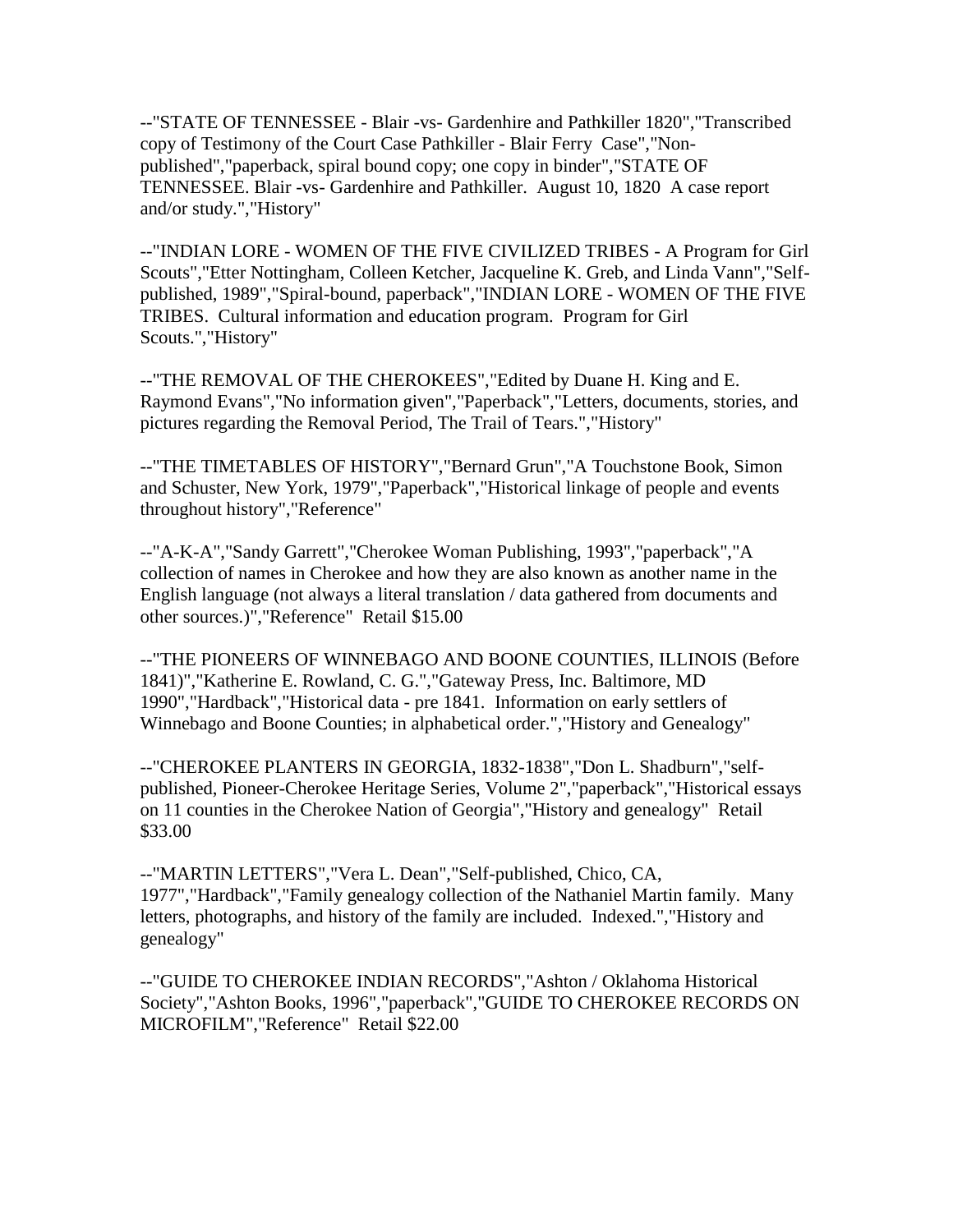--"REFLECTIONS OF GENERATIONS - A History of Selected American Families","Loren Adams","Adams Publishers, Fayetteville, AR 1988","Paperback"," Genealogy data on Ellingtons, MacCormacks, and Adamses","History and genealogy"

--"HISTORY OF ROGERS COUNTY OKLAHOMA, VOLUME ONE.","Claremore College Foundation","Heritage Publishing Co., 1979","Hardback","Family genealogical data and sketches; history of Rogers County","History and genealogy"

--"HISTORICAL ATLAS OF OKLAHOMA","Charles R. Goins","University of Oklahoma Press, Norman, OK, 1989","paperback","Historical data and maps on Oklahoma","Reference" Retail \$24.95

--"IRON MEN","C. H. Mckennon","Focus Publishing Co., Owell, NY and Tulsa, OK","novel -paperback","Sketches of Deputy U. S. marshals who rode in the Indian Territory and those they hunted.","History"

--"OKLAHOMA PLACES AND NAMES","George H. Shirk","Jan, 1966; 1989","1st vol. - hardback; 2nd vol. - paperback","Old towns and new. Where they were/are located. Post offices.","2 copies - History" Retail \$39.90

--"THE INTRUDERS","Nancy Hope Sober","1991","Hardback","Non Indians. Tribal citizenship problems.","History and Genealogy" Retail \$39.97 (Missing)

--"NORTH CAROLINA ARCHAEOLOGY - VOLUMES 46 and 47","The North Carolina Archaeology Society, Inc. and The Research Laboratories of Archaeology","Raleigh and Chapel Hill, NC","magazine/newsletter","NORTH CAROLINA ARCHAEOLOGY Archaeological journal; 1998 book review - EXCAVATING OCCANEECHI TOWN; ARCHAEOLOGY OF AN 18TH CEN. INDIAN VILLAGE IN NC.;1997 book review - William Bartram on the Southeastern Indians","History" Retail \$10.00

--"EXODUS TO GLORY"," Robert W. DeMoss","Self-published, 1991","paperback","Civil War era exodus of 7,000 Muscogee (Creeks) who traveled 300 miles to Kansas through enemy territory in the winter of 1861.","History"

--"THE PAPERS OF CHIEF JOHN ROSS- VOLUMES ONE AND TWO","Edited by Gary E. Moulton","University of Oklahoma Press, Norman, OK 1985","Hardback - 2 volumes","Volume I - 1807 - 1839. Volume II - 1840 - 1866","History" Retail \$70.84

--"ANNUAL REGISTER OF INDIAN AFFAIRS In the Western (or Indian) Territory 1835-1838","Isaac McCoy","Particular Baptist Press; Springfield, MO; 2000","hardback","Facsimile Reprint - Reproduced from the originals in the collections of the American Baptist Historical Society","History" Retail \$55.00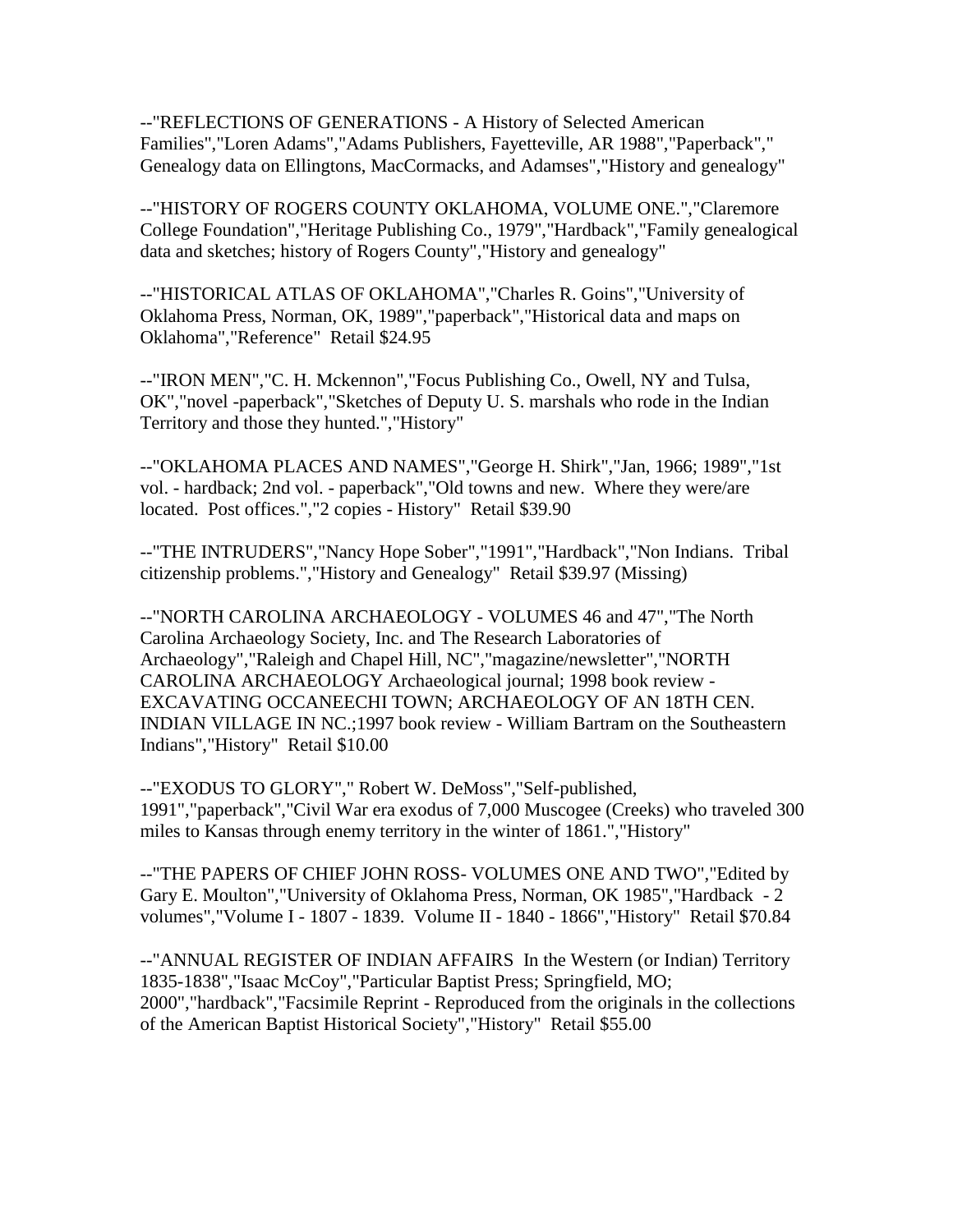--"CHEROKEE PROUD","Tony ""Mack"" McClure","Chunannee Books, Somerville, TN, 1999","paperback","A guide for tracing Cherokee ancestors. (Particularly good for Cherokees whose ancestors remained in the east.)","Reference" Retail \$22.95

--"OLD CHEROKEE FAMILIES","Emmet Starr, index by J.J. Hill","Self-published, Norman, Ok, 1972","Paperback pps, now in plastic sleeves, in binder","A reprint edition of OLD FAMILIES AND THEIR GENEALOGY by Emmet Starr.","Genealogy"

--"GUION MILLER ROLL","N/A","Unknown","Loose-leaf binder with plastic sleeves","Lists Cherokees who applied for the monies granted after a US Court of Claims awarded Cherokees due to various treaty violations by the US government. Gives only the list of those who qualified and those who didn't. Applications are elsewhere.","Rolls"

--"1880 ROLL (AUTHENTICATED ROLL OF THE CHEROKEE NATION)","from microfilm roll 7RA","National Archives","spiral bound paperback","1880 ROLL (AUTHENTICATED ROLL OF THE CHEROKEE NATION) Schedule one - 2 copies","Rolls"

--"TAHLEQUAH BURIAL RECORDS 1951-1970","Compiled by James Carlile","Selfpublished, Tahlequah, OK, 1990","Spiral bound paperback","Gives a listing of names buried in Tahlequah, OK. Information was taken from city records, funeral home records, personal family records, and interviews. Info may include name, DOB, POB, DOD, mother, father, and spouse(s). Alphabetical order.","Reference"

--"TAHLEQUAH BURIAL RECORDS 1877-1930","Compiled by James Carlile","Selfpublished, Tahlequah, OK, 1990","Spiral bound paperback","Gives a listing of names buried in Tahlequah, OK. Information was taken from city records, funeral home records, personal family records, and interviews. Info may include name, DOB, POB, DOD, mother, father, and spouse(s). Alphabetical order.", "Reference"

--"OUR PEOPLE AND WHERE THEY REST - VOLUMES ONE THROUGH TWELVE","James W.Tyner and Alice Tyner Timmons.","Chi-GA-U, Inc., Hooper Printing Co., Norman, OK, 1985","paperback","Indexed volumes on Cherokees who are buried in the Cherokee Nation. Gives maps of cemeteries where the people were buried and gives locations of the cemeteries.","Reference" Retail \$203.76

--"TOMBSTONE TOURS - IN THE SOUTHEAST MISSOURI REGION","Missouri Division of Tourism","June, 2001","Paperback spiral","Collection of symbols, cemeteries listed by county and a collection of maps. Brief historical information; cemetery symbolism","Reference"

--"LOCATION GUIDE TO CEMETERIES RECORDED IN: OUR PEOPLE AND WHERE THEY REST", "Self-published","A supplement to Tyner and Timmon's books.OUR PEOPLE AND WHERE THEY REST, gives locations of cemeteries in eastern Oklahoma","67."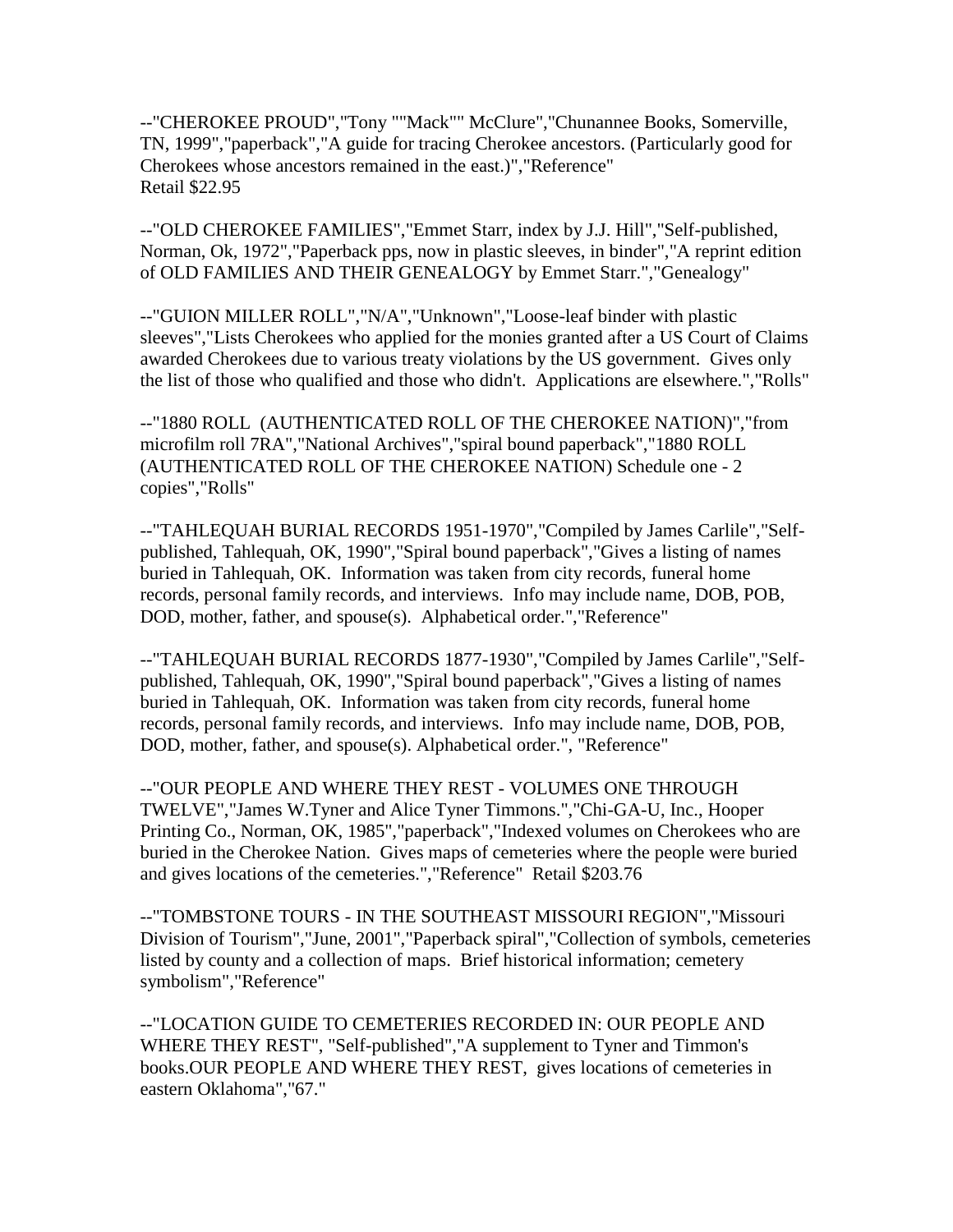--"OUR PEOPLE AND WHERE THEY REST -- MASTER INDEX.","Compiled by Jerri Chasteen","Self-published, Pryor, OK 1995","Paperback","An index to 1,043 Old Cemeteries within the boundary of the Old Indian Territory","Reference"

--"HERE WE REST -- HISTORIC CEMETERIES OF OKLAHOMA.", "Kent Ruth and Jim Argo","Oklahoma Historical Socieity, Oklahoma City, OK 1986","Hardback","History. Biography. Pictures. HISTORIC CEMETERIES OF OKLAHOMA.","History and genealogy" Retail \$22.50

--"PRYOR CEMETERY","James Manford Carselowey","Self-published, Adair, OK, September, 1962","Paperback","PRYOR CEMETERY (aka Fairview Cemetery) Located: Off St. Hwy. #20, Pryor, Mayes County, OK. Names of people buried in this cemetery go back to 1808.","History and genealogy" Retail \$17.00

--"THE MYSTERY OF GRAVEYARD HILL","Hail Bryant and Helen Davenport","Self-published, Batesville, AR, 1995","Spiral bound, paperback","The story of a search for the orgins of a very old cemetery south of the White River, Independence County, Batesville, AR.THE MYSTERY OF GRAVEYARD HILL", "History"

--"TALKING TOMSTONES - PIONEERS OF WASHINGTON COUNTY","Ruth Cranor"," Self-published, Bartlesville, OK 1983","Paperback","Brief history of Washington County, OK. Many pictures of tombstones, maps, lists of names of people buried in various cemeteries with dates listed on the tombstones.", "History and Genealogy"

--"1842 CHEROKEE CLAIMS, DELAWARE DISTRICT, VOLUME 1","Compiled by Marybelle Chase","Self-Published, Tulsa, OK, 1990","Paperback","Copies of handwritten claims of Cherokee citizens against the US government for loss of property that was lost during Removal. Originals located in Tennessee State Library and Archives in Nashville, TN. Much historic and genealogical information.","History and genealogy" Retail \$25.00

--"1842 CHEROKEE CLAIMS, TAHLEQUAH DISTRICT","Compiled by Marybelle Chase", "Self-published, Tulsa, OK 1989","Paperback","Copies of hand-written claims of Cherokee citizens against the US government for loss of property that was lost during Removal. Originals located in Tennessee State Library and Archives in Nashville, TN. Much historic and genealogical information.", "History and genealogy" Retail \$25.00

--"HISTORICAL RECORDS OF THE CHEROKEE INDIANS", "Lucy Kate McGhee", "Self-published, Washington," "copies in binder","Compiled to Honor the Famous Indian Woman, NANCY WARD, of Tennessee. Typewritten copies of claims against the US government for property of the kin of Nancy Ward.", "History and genealogy"

--"1842 CHEROKEE CLAIMS, FLINT DISTRICT, VOLUME 1","Compiled by Marybelle Chase", "Self-publshed, Tulsa, OK, 1991","Paperback","Copies of hand-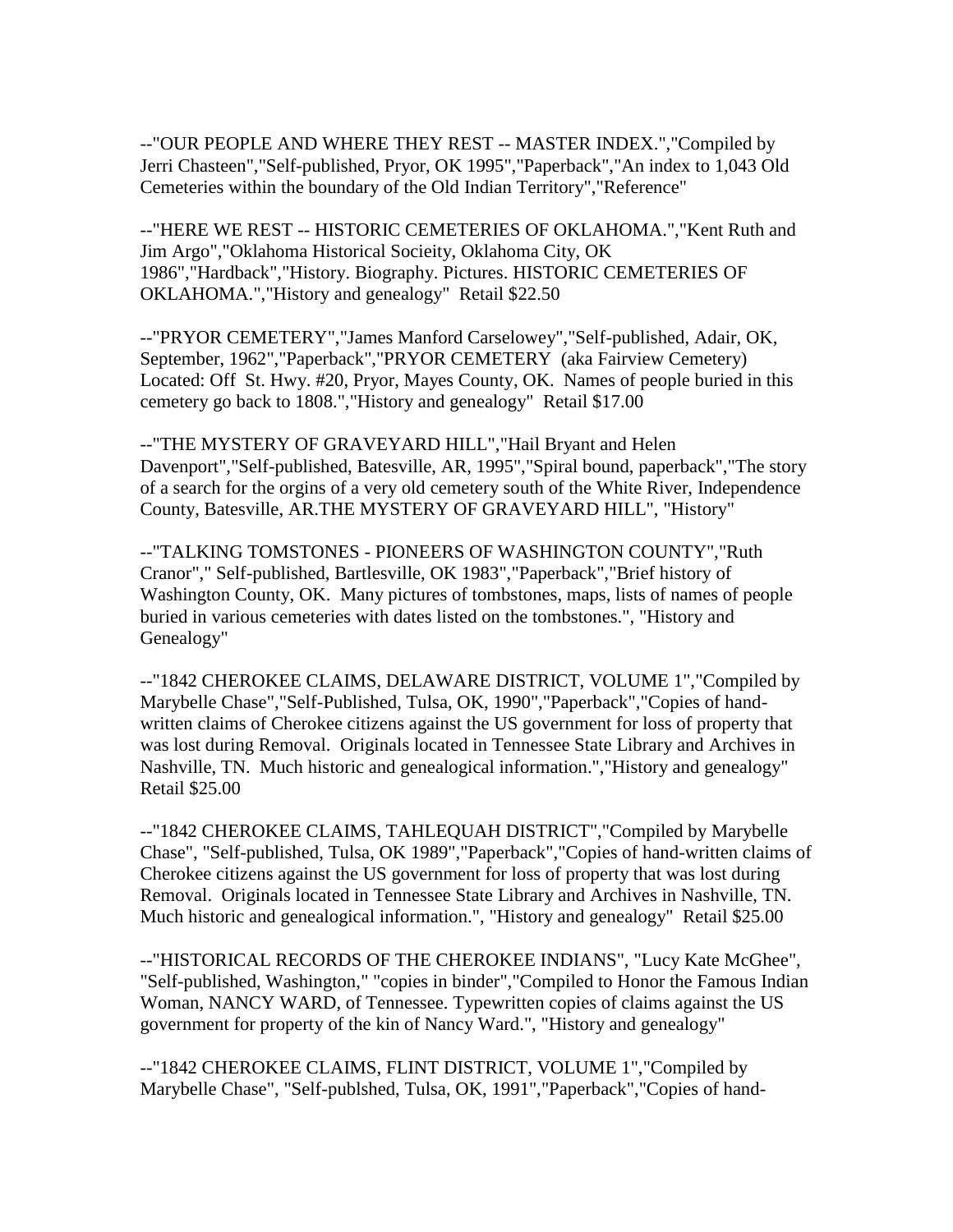written claims of Cherokee citizens against the US government for loss of property that was lost during Removal. Originals located in Tennessee State Library and Archives in Nashville, TN. Much historic and genealogical information." "History and genealogy" Retail \$25.00

--"1842 CHEROKEE CLAIMS, GOINGSNAKE DISTRICT", "Compiled by Marybelle Chase", "Self-published, Tulsa, OK, 1989","Paperback","Copies of hand-written claims of Cherokee citizens against the US government for loss of property that was lost during Removal. Originals located in Tennessee State Library and Archives in Nashville, TN. Much historic and genealogical information.","History and genealogy" Retail \$25.00

--"1842 CHEROKEE CLAIMS, DELAWARE DISTRICT, VOLUME 2","Compiled by Marybelle Chase","Self-published, Tulsa, OK 1990","Papberback","Copies of handwritten claims of Cherokee citizens against the US government for loss of property that was lost during Removal. Originals located in Tennessee State Library and Archives in Nashville, TN. Much historic and genealogical information.","History and genealogy" Retail \$25.00

--"1842 CHEROKEE CLAIMS, FLINT DISTRICT, VOLUME 2","Compiled by Marybelle Chase","Self-published, Tulsa, OK, 1991","Paperback","Copies of handwritten claims of Cherokee citizens against the US government for loss of property that was lost during Removal. Originals located in Tennessee State Library and Archives in Nashville, TN. Much historic and genealogical information.","History and genealogy" Retail \$25.00

--"1842 CHEROKEE CLAIMS, SKIN BAYOU DISTRICT","Compiled by Marybelle Chase", "Self-published, Tulsa, OK 1988","Paperback","Copies of hand-written claims of Cherokee citizens against the US government for loss of property that was lost during Removal. Originals located in Tennessee State Library and Archives in Nashville, TN. Much historic and genealogical information.","History and genealogy" Retail \$25.00

--"CHEROKEE PROPERTY VALUATIONS IN TENNESSEE, 1836","Compiled by Shirley Coats Hoskins", "Self-published, April 6, 1984","Loose-leaf binder","Copies of valuations of properties in the Ocoee District in 1836. Ocoee District was comprised of parts of Hamilton, Marion, McMinn, Monroe Counties and all of Bradley and Polk Counties, TN.","History and genealogy"

--"1842 CHEROKEE CLAIMS, SALINE DISTRICT","Compiled by Marybelle Chase","Self-published, Tulsa, OK 1988","Paperback","Copies of hand-written claims of Cherokee citizens against the US government for loss of property that was lost during Removal. Originals located in Tennessee State Library and Archives in Nashville, TN. Much historic and genealogical information.","History and genealogy" Retail \$25.00

--"CHEROKEE GENEALOGY: Ross / Taylor",,,,"Collection of letters, wills and other genealogical data primarily related to these two surnames: Ross / Taylor CHEROKEE GENEALOGY",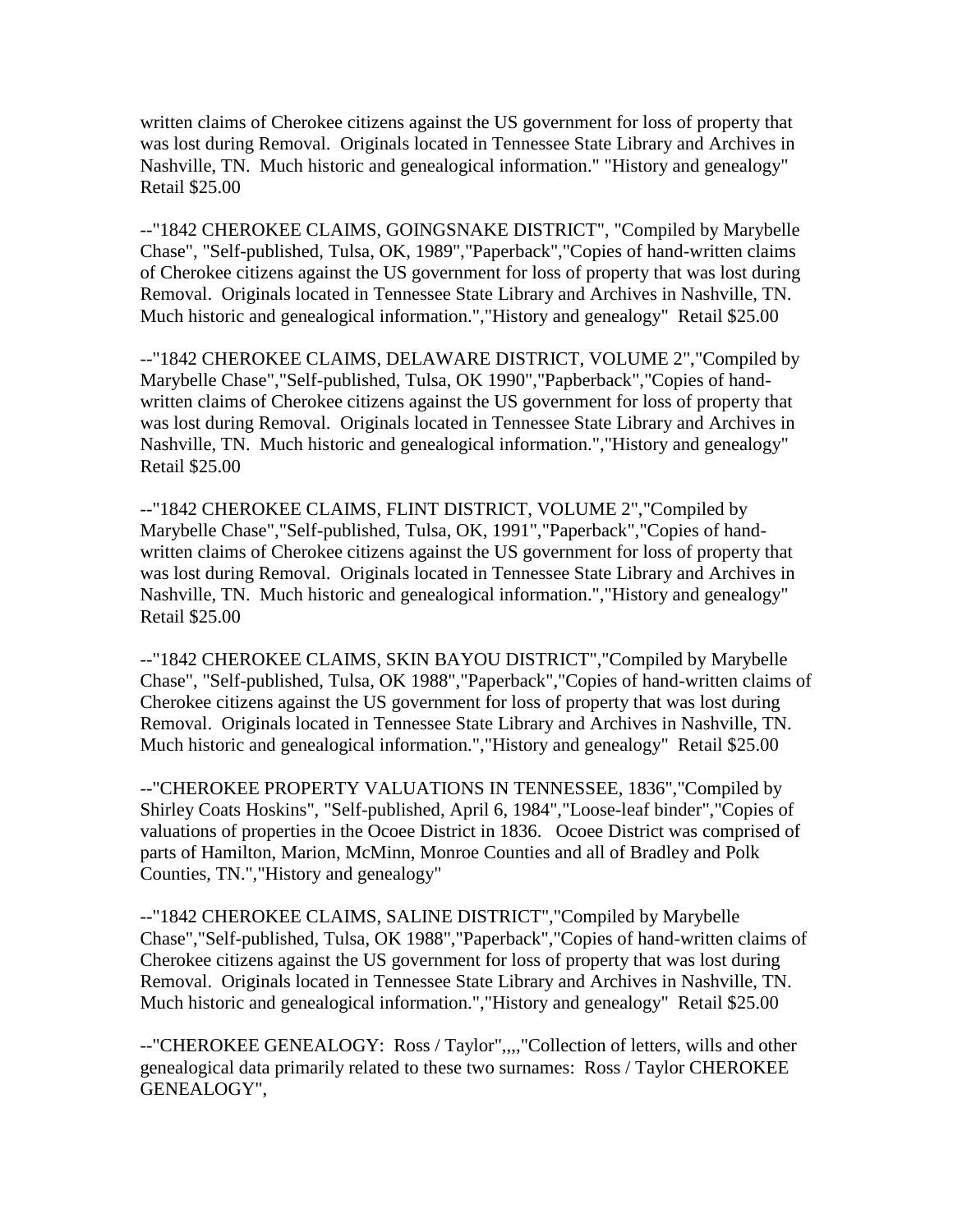--"JOHN FOSTER WHEELER: 1808 - 1880","Corrie Foster Wheeler Kobel","Selfpublished","Stapled pages in manila folder","History and brief genealogy of John Foster Wheeler's descendants.

(Part of First Families of the Cherokee Nation information base.)","History and genealogy"

--"MULLAY ROLL ULTRA","Transcribed and indexed by Lulu L. Boggs","unpublished volume - hand-written","binder","Copy of census of N.C. (Eastern) Cherokee, 1848 Also three addenda concerning Ms. Boggs' ancestor, Willson Morris","Rolls"

--"THE GOINGSNAKE MESSENGER - Vol. IX, Number IV","TALBOT MUSEUM," "NEWSLETTER","THE GOINGSNAKE MESSENGER - Vol. IX, Number IV. NEWSLETTER, TALBOT MUSEUM, COLCORD, OK","86."

--"CHEROKEE NATION MARRIAGES 1884-1901","Transcribed by Dixie Bogle and Dorothy Nix","Abraham Coryell Chapter, NSDAR","paperback","CHEROKEE MARRIAGES 1884-1901 Collected from the Indian Chieftain newspapers Maps, Place , names and marriages.","History and genealogy"

--"CHEROKEES WEST - 1749 - 1839","Emmet Starr","Histree; Laguna Hills, CA","paperback binder","Letters and reminiscences","History and genealogy"

--"THE CHEROKEE TRACER -VOLUME 3, NUMBERS 1,2,3,4 and VOLUME 4, NUMBER 2.","magazine","A genealogy magazine.","1989."

--"EAST CHEROKEES 1835",,,,"EAST CHEROKEES 1835","1990."

--"MASTER ROLL OF CAPTAIN JOHN PAYNE","MASTER ROLL OF CAPTAIN JOHN PAYNE","1991."

--"CHEROKEE RESERVEES","Compiled by David Keith Hampton","Baker Publishing Co., Oklahoma City, OK, 1979","paperback","A listing of those Cherokees who requested an individual reserve of 640 acres under the provisions of the Treaties of 1817 and 1819. Also any who received compensation for land improvements. Indexed. 2 copies","Rolls" Retail \$49.90

--"1851 CHEROKEE OLD SETTLERS ANNUITY ROLE","Transcribed by Marybelle Chase","self-published, Tulsa, OK","paperback","Chase's abstract of 1851 Old Settler Annuity. 1851 CHEROKEE OLD SETTLERS ANNUITY ROLE -- DRENNEN PAYMENTS","Rolls" Retail \$18.00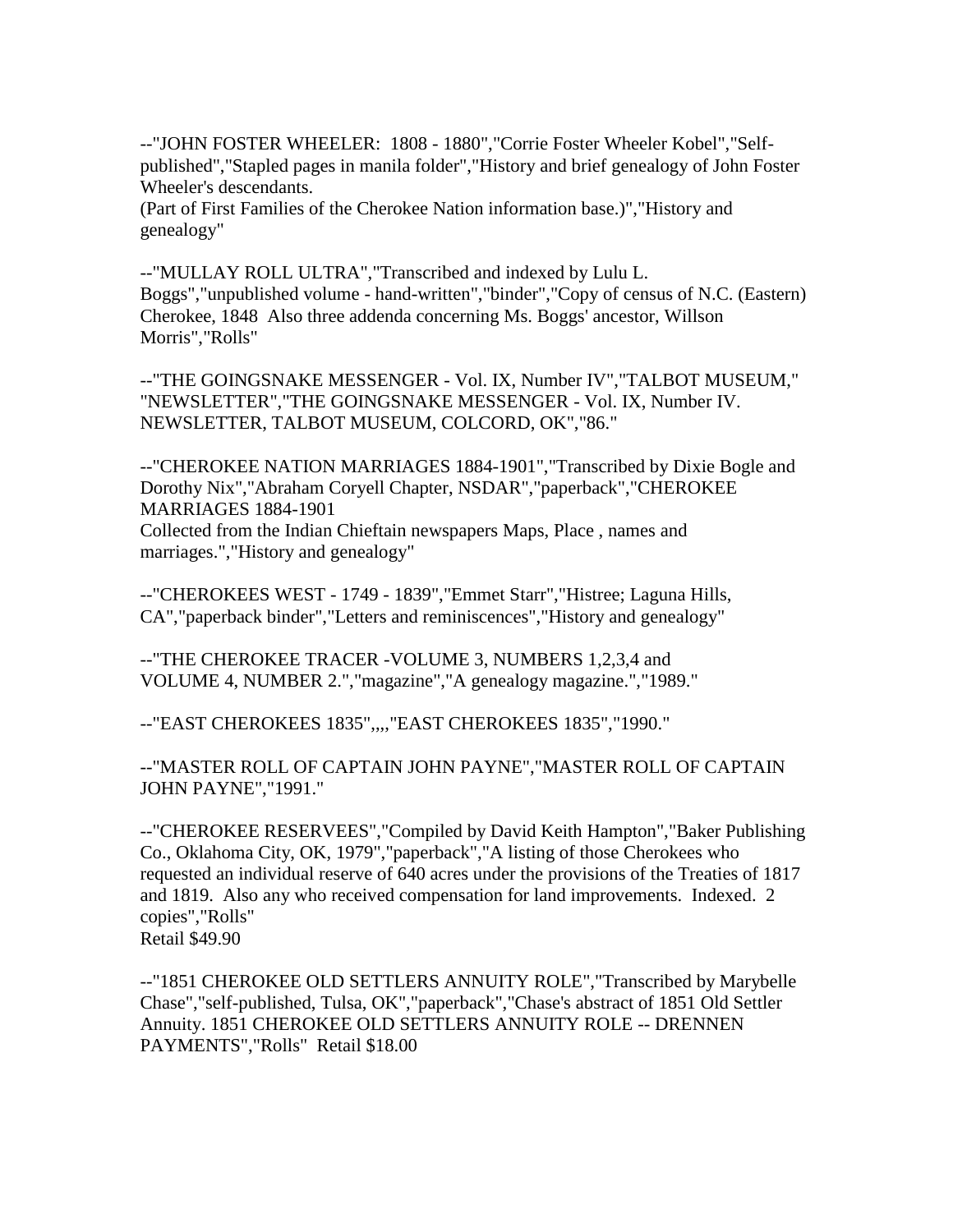--"THE DESCENDANTS OF NED CHRISTIE, 1852-1892","Roy Hamilton","selfpublished, 1995","loose leaf in a binder"," A genealogy data report on the family of Ned Christie","History and Genealogy"

--"POWELL ROLL, EASTERN CHEROKEES - VOLUME ONE - GROUP 75 - 1867", "unpublished; copy of original hand-written roll","1867","spiral bound paperback",,"1995"

--"INDIAN HOME GUARDS CIVIL WAR SERVICE RECORDS-- VOLUNTEER UNION SOLDIERS.","Transcribed by Marybelle Chase","Self-published, 1993, Tulsa, OK","paperback","Index of volunteer Union soldiers from the Cherokee Nation; AKA the Kansas Home Guards.","Genealogy" Retail \$20.00

--"CHEROKEE PIONEERS","James Manford Carselowey","self-published, July, 1961; Adair, OK","paperback","Early citizens of the Cherokee Nation. Names. Places. Dates. Etc. Indexed","History and genealogy" Retail \$17.00

--"OLD SETTLER ROLL 1851","N/A","N/A","Computer paper in binder","OLD SETTLER ROLL 1851 A computer generated copy. A listing of Cherokees who came to Indian Territory before the Removal of 1838-39.","Rolls"

--"THE DESCENDANTS OF MATTHEW THORNTON","Roy Hamilton","selfpublished 2000","looseleaf pages in a binder","A Genealogy Data Report, THE DESCENDANTS OF MATTHEW THORNTON (two copies)","Genealogy"

--"INDEX FOR THE CHEROKEE ADVOCATE NEWSPAPER, THIRD SERIES. VOLUME 1 THROUGH 3. 1876-1879.","INDEX FOR THE CHEROKEE ADVOCATE NEWSPAPER. THIRD SERIES. VOLUME 1 THROUGH 3. 1876-1879.","100." Retail \$32.00

--"A GUIDE TO CEMETERIES OF EASTERN OKLAHOMA", "JAMES W. TYNER AND MAXINE H. TYNER","CHI-GA-U, INC., HOOPER PRINTING CO., NORMAN, OK1978","paperback","CEMETERIES OF EAST OKLAHOMA - BY COUNTY","History and genealogy"

--"THE CHEROKEE TRACER", "MAGAZINE","A GENEALOGY MAGAZINE.","102."

--"CHEROKEE BY BLOOD, VOLUME 7, APPLICATIONS 16746 - 20100","Compiled by Jerry Wright Jordon","Heritage Books, Inc., Bowie MD 1991","Paperback","A synposis of information on application of the Miller Roll, which was taken in 1906-1909 as the result of a case in the US Court of Claims. It awarded money to those subject to the treaties of 1835-36 and 1845.","Rolls" Retail \$40.00

--"SPECIAL FILES OF THE OFFICE OF INDIAN AFFAIRS 1807-1904.",,,,"SPECIAL FILES OF THE OFFICE OF INDIAN AFFAIRS 1807-1904.","104."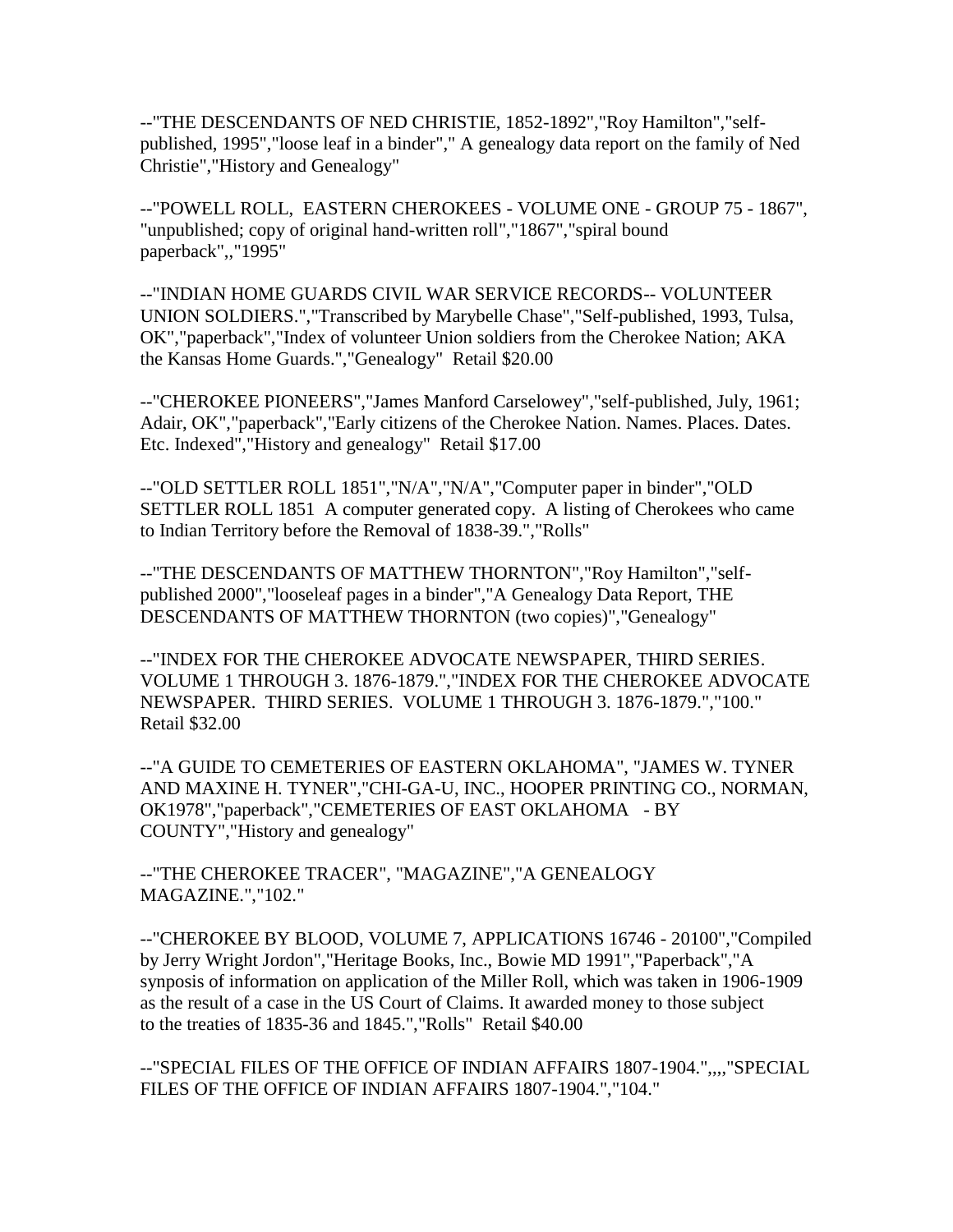#### --"NATIONAL ARCHIVES MICROFILM PUBLICATIONS.",,,"MICROFILM","NATIONAL ARCHIVES MICROFILM PUBLICATIONS.","105."

--"GUIDE TO RECORDS IN THE NATIONAL ARCHIVES SOUTHWEST REGION.", "GUIDE TO RECORDS IN THE NATIONAL ARCHIVES SOUTHWEST REGION.","106."

--"CULTURAL RESOURCES AND THE INTERIOR DEPARTMENT, U.S.",,,,"CULTURAL RESOURCES AND THE INTERIOR DEPARTMENT, U.S.","107."

"CHEROKEE BLOOD, VOLUME 2","Shirley Hoskins","Self-Published, Chattanooga, TN","Paperback","Cherokee Genealogy based on records of the US Court of Claims (Synopsis of applications for the Miller Roll - 1906 - 1909)","Rolls"

--"A GUIDE TO CHEROKEE DOCUMENTS IN FOREIGN ARCHIVES.", "William L. Anderson and James A. Lewis","Scarecrow Press, Inc. Metuchen, NJ & London, 1983","hard bound book", "Gives sources concerning Cherokees in libraries in Canada, Great Britain, France, Mexico, and Spain.These material can be accessed through Hunter Library at Western Carolina University","Reference"

--"1900 FEDERAL POPULATION CENSUS, Volumes 1 through 5","Compiled by Ellsworth & Emler","Gregath Company","spiral bound paper back","1900 FEDERAL POPULATION CENSUS OF THE CHEROKEE NATION - listing of people who lived in the Cherokee Nation in 1900","Genealogy"

--"NATIONAL ARCHIVES MICROFILM RESOURCES FOR RESEARCH.",,,,"NATIONAL ARCHIVES MICROFILM RESOURCES FOR RESEARCH.","111."

--"CHEROKEE FREEDMEN, DENIED.","CHEROKEE FREEDMEN, DENIED.","112."

--"HISTORY OF RHEA, TN","Compiled by Bettye J. Broyles","Rhea County Historical and Genealogical Society, 1991",,"Brief histories of towns and communities of Rhea County, TN. Genealogical information on families who lived in Rhea County mostly in the 1800's.","History and genealogy"

--"CHEROKEE BY BLOOD, VOLUME 8, APPLICATIONS 20101 - 23800","Compiled by Jerry Wright Jordon","Heritage Books, Inc., Bowie MD, 1992","Paperback","A synposis of information on application of the Miller Roll, which was taken in 1906-1909 as the result of a case in the US Court of Claims. It awarded money to those subject to the treaties of 1835-36 and 1845.","Rolls" Retail \$40.00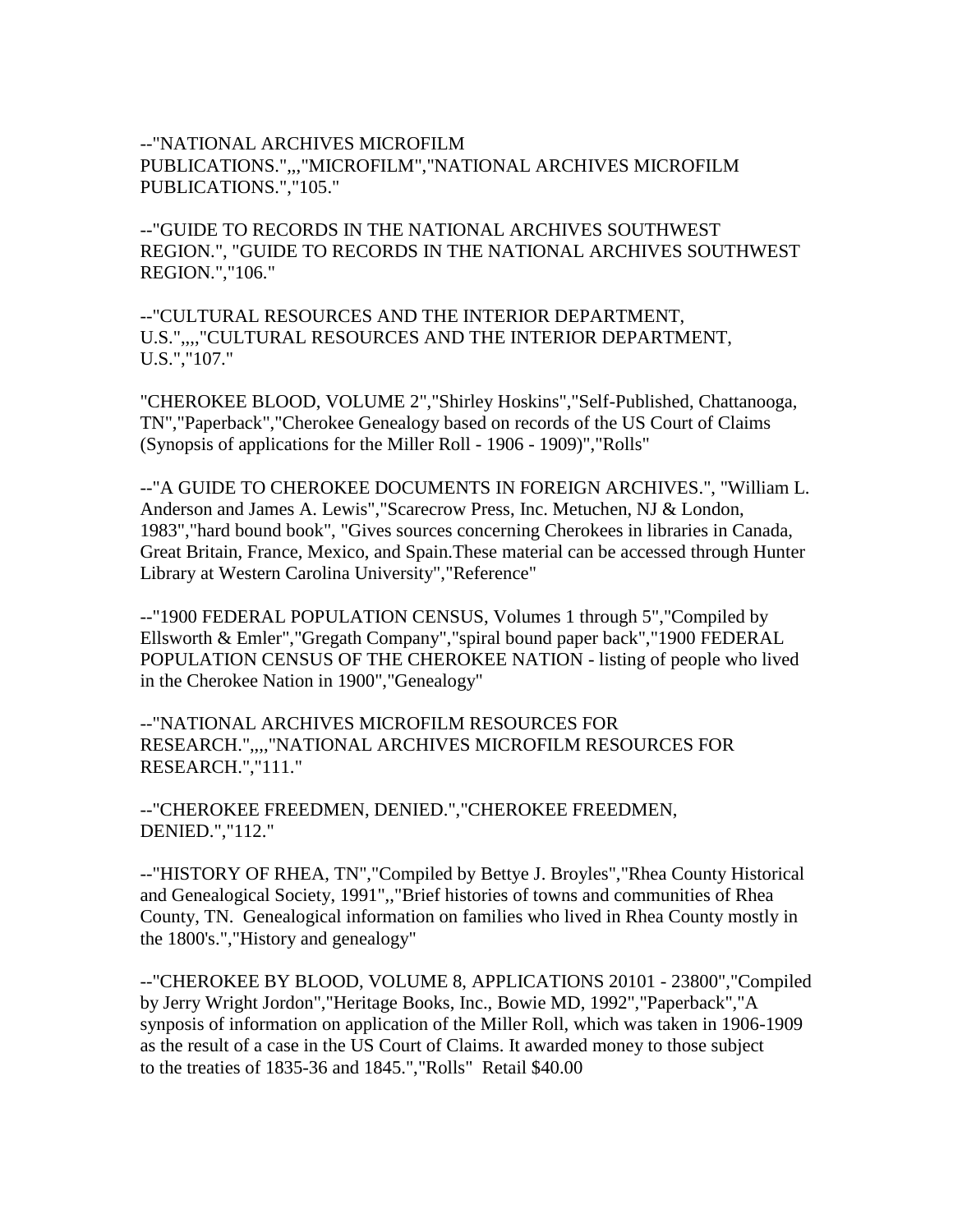--"CHEROKEE BY BLOOD, VOLUME 2, APPLICATION 1551 to 4200","Compiled by Jerry Wright Jordon","Heritage Books, Inc., Bowie, MD, 1988","Paperback","A synposis of information on application of the Miller Roll, which was taken in 1906-1909 as the result of a case in the US Court of Claims. It awarded money to those subject to the treaties of 1835-36 and 1845.","Rolls" Retail \$40.00

--"DELAWARE TRAILS; SOME TRIBAL RECORDS - 1842-1907","Transcribed by Fay Louise Smith Arellano","Clearfield Co., Baltimore, MD, 1996","Paperback","Transcription of several rolls and censuses of the Delawares","History and genealogy"

--"NATIVE AMERICAN EXPRESSIVE CULTURE",,,,"culture. NATIVE AMERICAN EXPRESSIVE CULTURE.","117."

--"NATIVE AMERICANS.",,,,"NATIVE AMERICANS.","118."

--"UNHALLOWED INTRUSION","Don L. Shadburn","McNaughton & Gunn, Inc., 1993","Hardback","A history of Cherokee families in Forsyth County, Georgia; Pioneer-Cherokee Heritage Series, Volume 3. Some genealogical information, Indexed","History and Genealogy" Retail \$75.00

--"EXPLORING YOUR CHEROKEE ANCESTRY","Thomas G. Mooney",,"(TWO BOOKS)","Basic genealogy research guide. EXPLORING YOUR CHEROKEE ANCESTRY", "Reference" Retail \$34.00

--"HISTORICAL REVIEW OF MAYSVILLE - Pioneer Town of Benton County Arkansas","The Betterment Association","Southwest City Republic, Southwest City, Mo., 1972","Photocopy; paperback binder","History, letters, pictures, maps, etc. of the early history of Maysville, AR","History and genealogy"

--"CHEROKEE ANCESTRY RESOURCES GUIDE","Frankie S. Gilliam","Twin Territories Publishing Co., Muskogee, OK 2000","spiral bound, paperback","A guide to Cherokee research. Western Cherokees. Old Settlers. History. Reference. (two copies)","Reference"

--"CHEROKEE BY BLOOD, VOLUME 4, APPLICATIONS 7251 ro 10170","Compiled by Jerry Wright Jordon","Heritage Books, Inc., Bowie, MD, 1989","Paperback","A synposis of information on application of the Miller Roll, which was taken in 1906-1909 as the result of a case in the US Court of Claims. It awarded money to those subject to the treaties of 1835-36 and 1845.","Rolls" Retail \$40.00

--"NORTH CAROLINA CENSUS OF CHEROKEES 1835","Heads of household, numbers of individuals by sex and age group, and residence. NORTH CAROLINA CENSUS OF CHEROKEES 1835","124."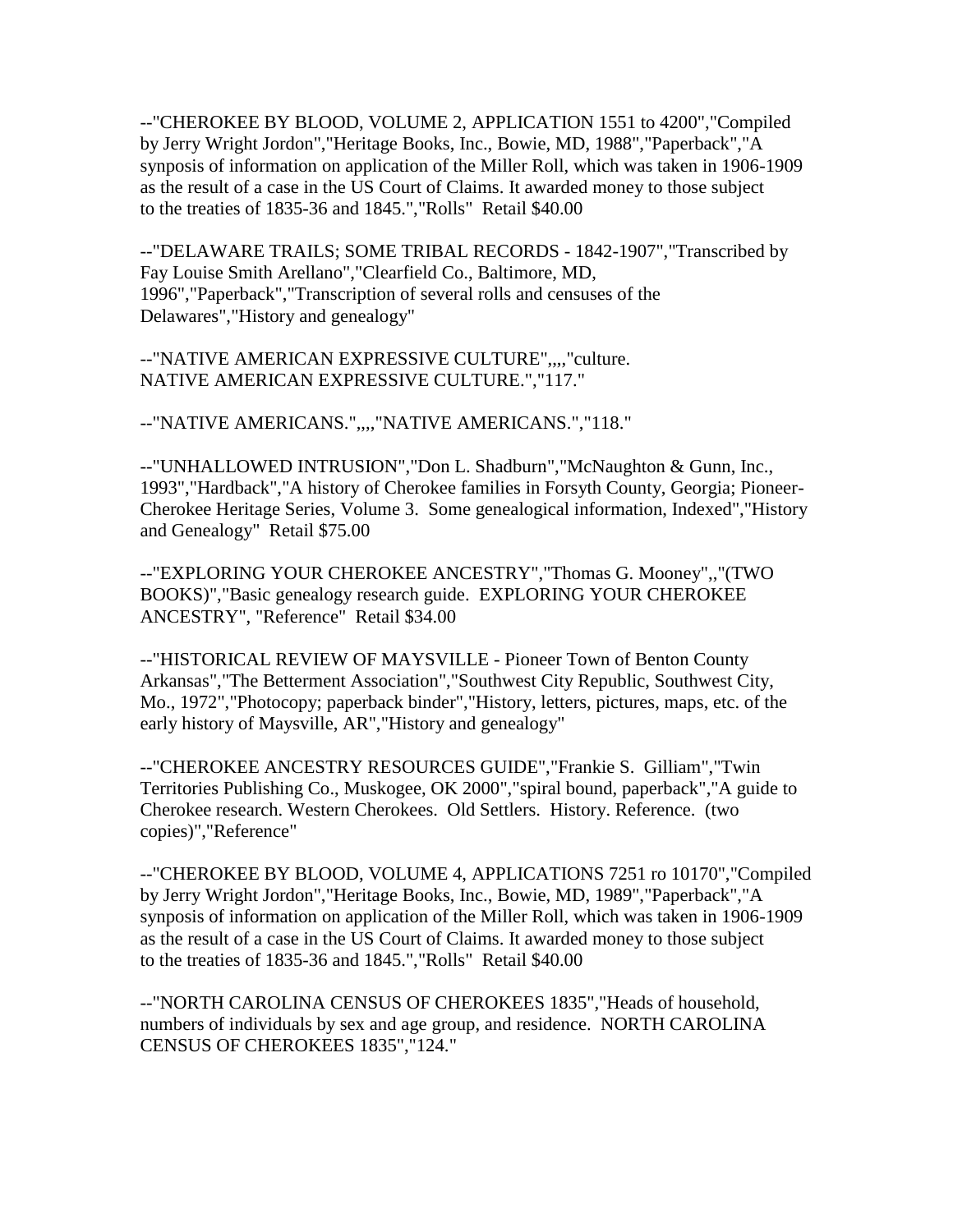--"REMOVAL DOCUMENTS DETACHMENTS","Copy of originals (on microfilm)","not published materials","copies in 3-ring binder","REMOVAL DOCUMENTS DETACHMENTS. For the Trail of Tears. Names, ranks, pay, beginning and ending of commission.","History and genealogy"

--"SOME OLD DELAWARE OBITUARIES.","Ruby Cranor","selfpublished","Paperback","Copies of old obituaries on Delawares who had become a part of the Cherokee Nation. These are Delawares who died in the twentieth century.","History and genealogy"

--"BLOOD QUANTUM CHARTS.","unpublished; no known author","N/A","binder with plastic sheets","BLOOD QUANTUM CHARTS. Used to calculate degree of blood by fractions.","Reference"

--"CONSTITUTION OF THE CHEROKEE NATION","No author","Layout and Design by the Cherokee Nation Public Affairs Department","Paperback","A reprint of Constitution of the Cherokee Nation of October 2, 1975","History"

--"SUPPLEMENT TO THE 1880 ROLLS CHEROKEE NATION, INDIAN TERRITORY", "Some of those found to have not been included in original Roll 1880. Over 3000 names, re-admitted, orphan Cherokee and admitted Shawnee.","129."

--"CHEROKEE INDIAN ANCESTORS OF SARAH LEE (THORNTON) KEITH","Elmer C. Sanborn","Self-published, Portage, MI, 1999","loose-leaf in plastic cover","CHEROKEE INDIAN ANCESTORS OF SARAH LEE (THORNTON) KEITH. A Genealogy Report.","Genealogy"

--"HISTORY OF THE CHEROKEE INDIANS","EMMET STARR","Hoffman Printing Co., Inc.","Hardback","Gives a brief history of the Cherokee Nation from the earliest contact with Europeans to the late 1800's. Genealogies of several prominent mixed-blood families are given.","History and genealogy"

--"THE JOURNAL OF MAJOR JOHN NORTON, 1816","Edited by Carl F. Klinck and James J. Talman","The Champlain Society, Toronto, 1970","Loose-leaf in folder","A journal of English explorer; visited the Cherokee country and other ""Five Civilized Tribes"".","History"

--"CHEROKEE EMIGRATION ROLLS 1817-1835 -- FROM TREATIES OF 1817 AND 1828.","Transcribed and indexed by Jack Baker","Baker Publishing Co., Oklahoma City, OK","binder with pp in plastic sleeves","CHEROKEE EMIGRATION ROLLS 1817-1835 -- FROM TREATIES OF 1817 AND 1828. AKA Old Settler Cherokees. Not all Cherokees on this list actually emigrated to Indian Territory Map. 50pp.","Transcribed from microfilm 2 copies Rolls"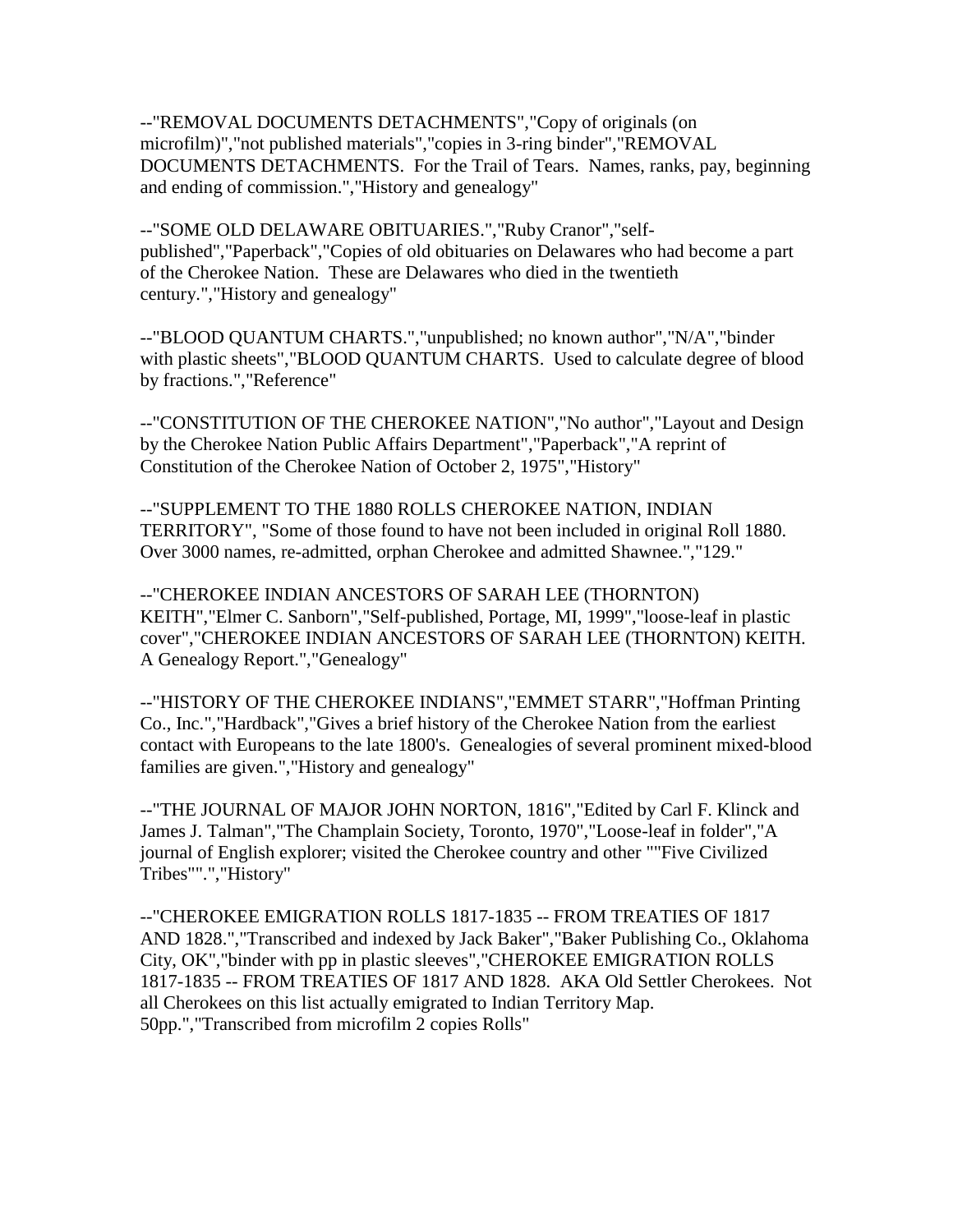--"INDIAN LANDS WEST OF ARKANSAS

(OKLAHOMA)","Woods","1964",,"Population schedule of the U. S. census of 1860. INDIAN LANDS WEST OF ARKANSAS (OKLAHOMA","Rolls"

--"DELAWARE DISTRICT, 1880 ROLLS.",,,,"DELAWARE DISTRICT, 1880 ROLLS. COPY OF THE 1880 ROLL FOR THE DELAWARE DIST., C.N.","135"

--"THE INDIAN TRIBES OF NORTH AMERICA","John R. Swanton","1952, Rep. 2003, Genealogical Pub. Co., Inc.","hardbound" Retail \$75.00

--"HISTORY OF THE CHEROKEE INDIANS AND THEIR LEGEND AND FOLK LORE", "Emmet Starr","1921, Rep. 2003, Genealogical Pub. Co., Inc., Baltimore, MD","hardbound","A history of the Cherokee Nation and its people","book" Retail \$100.00

--"CHEROKEE CONNECTION", "Myra Vanderpool Gormley, CG","1995, Rep. 2003, Genealogical Pub. Co., Inc., Baltimore, MD","softbound","A guide to tracing your Cherokee ancestors","book" Retail \$9.95

--"RECORDS FROM THE REED-CULVER FUNERAL HOME, 1909-2000","Alma Hutchin and Eloise Leach","2003, Indian Territory Genealogical and Historical Soc., Tahlequah, OK","softbound","A record of funerals in the Cherokee Nation","book" Retail \$50.00

--"THE CHEROKEE NATION OF INDIANS","Charles C. Royce","1975, Smithsonian Institution Press","softbound","A history of the Cherokee Nation","book" Retail \$12.00

--"O'NEALS IN THE OZARKS","R. Eugene Norris, II","1987, Gene Norris","softbound","A genealogy of the O'Neal family in Arkansas and Missouri","book" Retail \$50.00

--"MY NORRIS FAMILY OF MD, VA, NC, TN, & AR, The Desc. Of Geoffrey le Noreys, County, Norfolk, England","Ronald Eugene (Gene) Norris, Jr.","2000, Gene Norris","softbound","A genealogy of the Norris family","book" Retail \$95.00

--"INDEX TO THE 1889 GOODSPEED'S HISTORY OF NORTHWEST ARKANSAS","Mrs. Leister E. Presley","Mrs. Leister E. Presley","softbound","An index to Benton, Carroll, Crawford, Madison, Sebastian and Washington Counties in Arkansas","book"

--"CARROLL COUNTY FAMILIES: THESE WERE THE FIRST, CARROLL COUNTY, AR","Jim Lair","1991, Carroll Co. Hist. And Genealogical Society, Inc., Berryville, AR","hardbound","A genealogy of the families of Carroll Co., AR","book" Retail \$89.95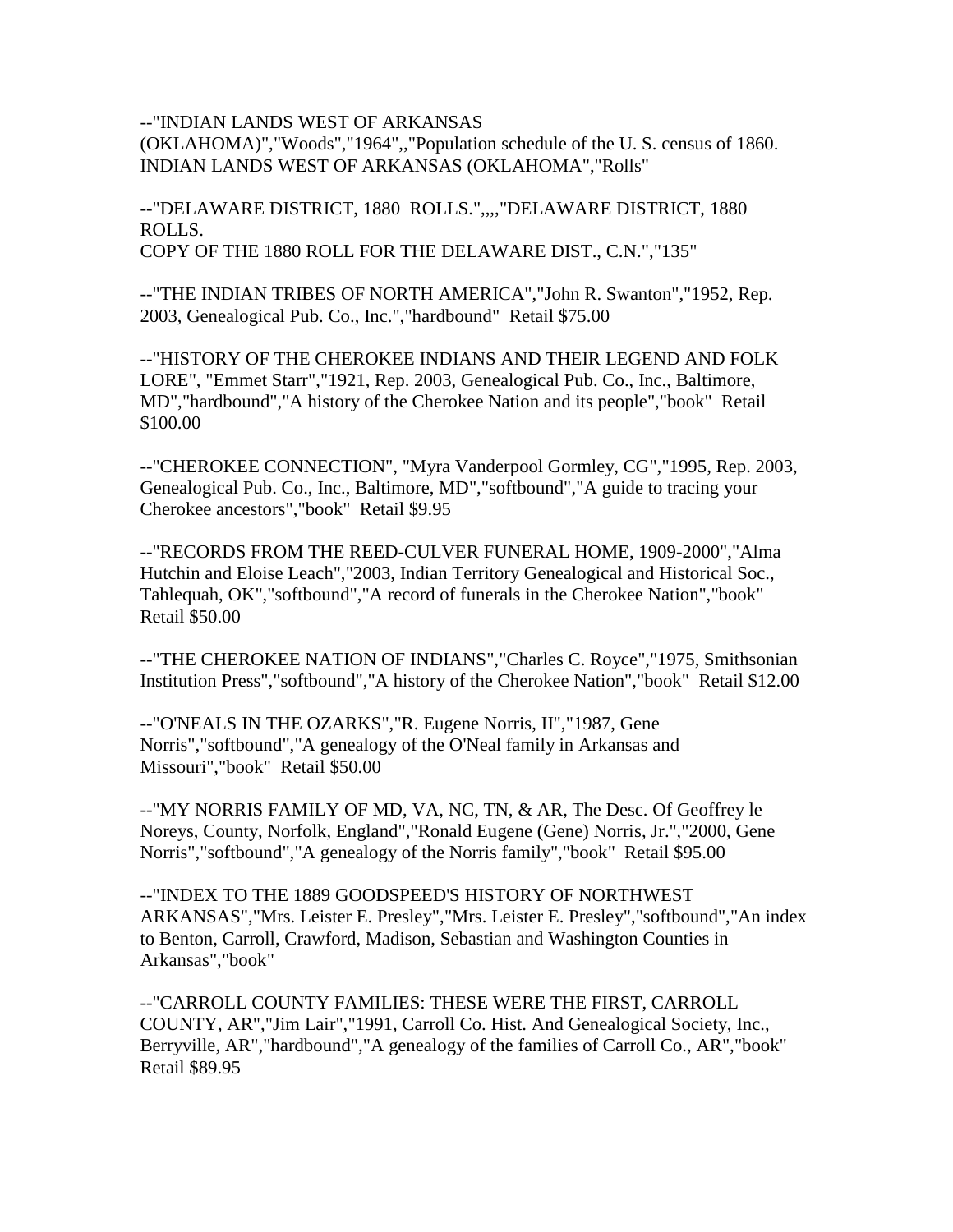--"THE 1890 CHEROKEE NATION CENSUS IND. TERR. (OK), Vol. 1, 2","Barbara L. Benge","2002, Heritage Books, Inc.","softbound","Copy of the 1890 census","rolls"

--"FAITH AND TEARS, THE MORAVIAN MISSION AMONG THE CHEROKEE","C. Daniel Crews","Moravian Archives, Winston-Salem, NC","softbound","A history of the Moravian mission in the old Cherokee Nation","rolls"

--"1835 CHEROKEE CENSUS","The Trail of Tears Association, Oklahoma Chapter","2002, The Trail of Tears Association, Oklahoma Chapter","softbound","A copy of the 1835 census","rolls" Retail \$30.00

--"CENSUS INDEX: U.S. SELECTED COUNTIES, 1830","Family Tree Maker","donated by James F. W. Watson","cd","An index to the 1830 US census",

--"CENSUS INDEX: U. S. SELECTED COUNTIES, 1840","Family Tree Maker","donated by James F. W. Watson","cd","An index to the 1840 US Census",

--"CENSUS INDEX: U. S. SELECTED COUNTIES, 1870","Family Tree Maker","donated by James F. W. Watson","cd","An index to the 1870 US Census",

--"1890 CHEROKEE NATION CENSUS INDIAN TERRITORY (OKLAHOMA)","Barbara L. Benge","donated by Barbara L. Benge","cd","A copy of the 1890 Cherokee Nation Census","rolls"

--"FAMILY TREE MAKER'S FAMILY FINDER INDEX, Vol. 2, L-Z","Family Tree Maker", "donated by James F. W. Watson","cd","An index to World Family Tree volumes","cd"

--"INDEX TO CIVIL WAR SERVICE RECORDS - WATIES CHEROKEE REGIMENT", "Transcribed by Marybelle Chase","self-published, Tulsa, OK","paperback","HOLT'S SQUADRON; 2ND CHEROKEE MOUNTED VOLUNTEERS. INDEX TO CIVIL WAR SERVICE RECORDS -WATIES CHEROKEE REGIMENT", Retail \$10.00

--"NED CHRISTIE, A FAMILY REMEMBERS","Roy Hamilton and Gene Norris","1995","Booklet + Photos","Basic genealogy information and a families story of Ned Christie. Family. Photos.","History and genealogy" Retail \$15.00

--"PEOPLE, PLACES, EVENTS","ROBINSON",,"UNBOUND","A CHEROKEE HISTORY CURRICULUM GUIDE PEOPLE, PLACES, EVENTS.","138."

--"HOW TO SEARCH A CEMETERY","The Genealogical Institute","Self-published, 1974","Stapled pages","Discussion of how to find genealogical data in cemeteries.","Reference"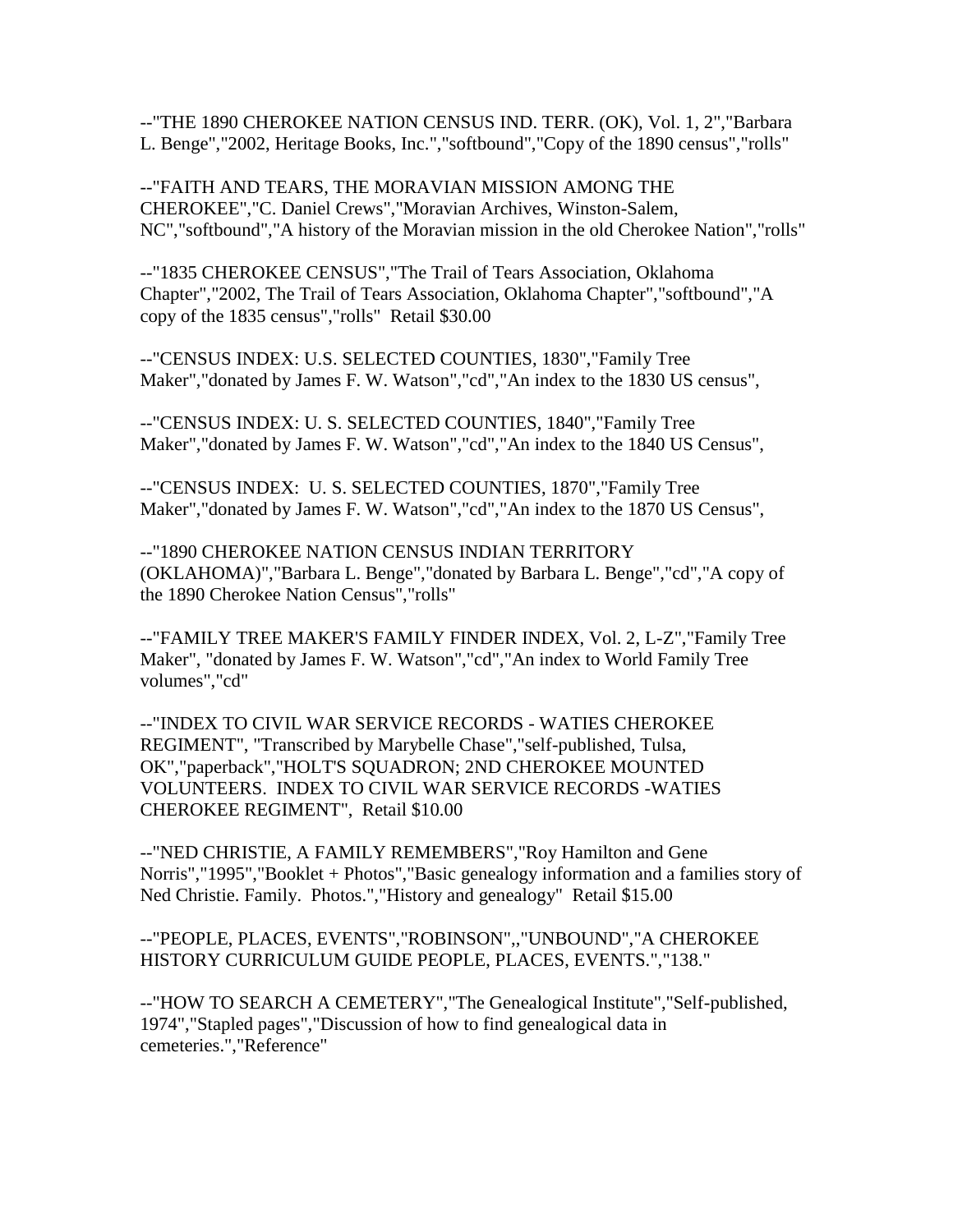--"SUPPLEMENT TO THE 1880 AUTHENTICATED ROLLS OF THE CHEROKEE NATION","Boyce D. Timmons and Alice Tyner Timmons","Chi-Ga-U, Inc., 1980","paperback","List of Cherokees on schedules 2 through 6 on the 1880 Cherokee census. Two volumes","Rolls"

--"SYNTHESIS OF AVAILABLE DATA CONCERING INDIANS IN VAN BUREN COUNTY, TENNESSEE","Edited by Dr. Opless Walker and Landon D. Medley","Medley Research Group, Doyle, TN 1985","Paperback", "INDIANS IN VAN BUREN COUNTY, TENNESSEE. Synthesis of available data concerning Indians in that county; Also discusses archaeological, cultural, Indian names, Treaty of Hopewell, etc.","Reference"

--"THE ANCESTORS OF WILMA P. MANKILLER","Roy Hamilton","self-published, 2001","loose-leaf in binder","A genealogical data report. (Part of the First Families of the Cherokee Nation information base.)","Genealogy"

--"MULLAY ROLL",,"COPY 1979"," STORED ACID FREE PAPERS","MULLAY ROLL COPY 1979 STORED ACID FREE PAPERS","143."

--"COPY OF MUSTER ROLL OF A COMPANY OF CHEROKEE", CENSUS DATA. MUSTER ROLL OF A COMPANY OF CHEROKEE, 144.

--"HANDWRITTEN MUSTER ROLL OF JOHN PAYNE- (Copy)","Copy of the original", "unpublished","spiral bound paperback","Copy of original muster roll; behind it is a typewriter copy of the same information; John Payne was the disbursing agent at Fort Gibson after Removal. This is a partial roll of the Cherokee who had been on the Trail of Tears.","Genealogy"

--"THE CHEROKEE REMOVAL, 1838","BY GLEN FLEISCHMANN","An entire Indian Nation is forced out of its homeland. THE CHEROKEE REMOVAL, 1838", History

--"TRACING ANCESTORS AMONG THE FIVE CIVILIZED TRIBES","Rachal Mills Lennon, CGRS","2002, Genealogical Pub. Co., Inc., Baltimore, MD","softbound","Southeastern Indians Prior to Removal", Book, Retail \$24.95

--"GUION MILLER ROLL 'PLUS'," (TWO COPIES) "Bob Blankenship," 1994, Cherokee Roots Publication, softbound, The 1909 Guion Miller Roll plus 1898 Dawes Roll information for those who were on both rolls. Retail \$70.00

--"CHEROKEE OLD SETTLERS," "The 1896 Old Settler Payroll and the 1851 Old Settler Payroll," David Keith Hampton, 1993, Copyright David Keith Hampton, selfpublished. Listing of heirs of original Old Settlers living in 1896 and a listing of those Cherokee Old Settlers enrolled in the 1851 payroll. Retail \$32.00